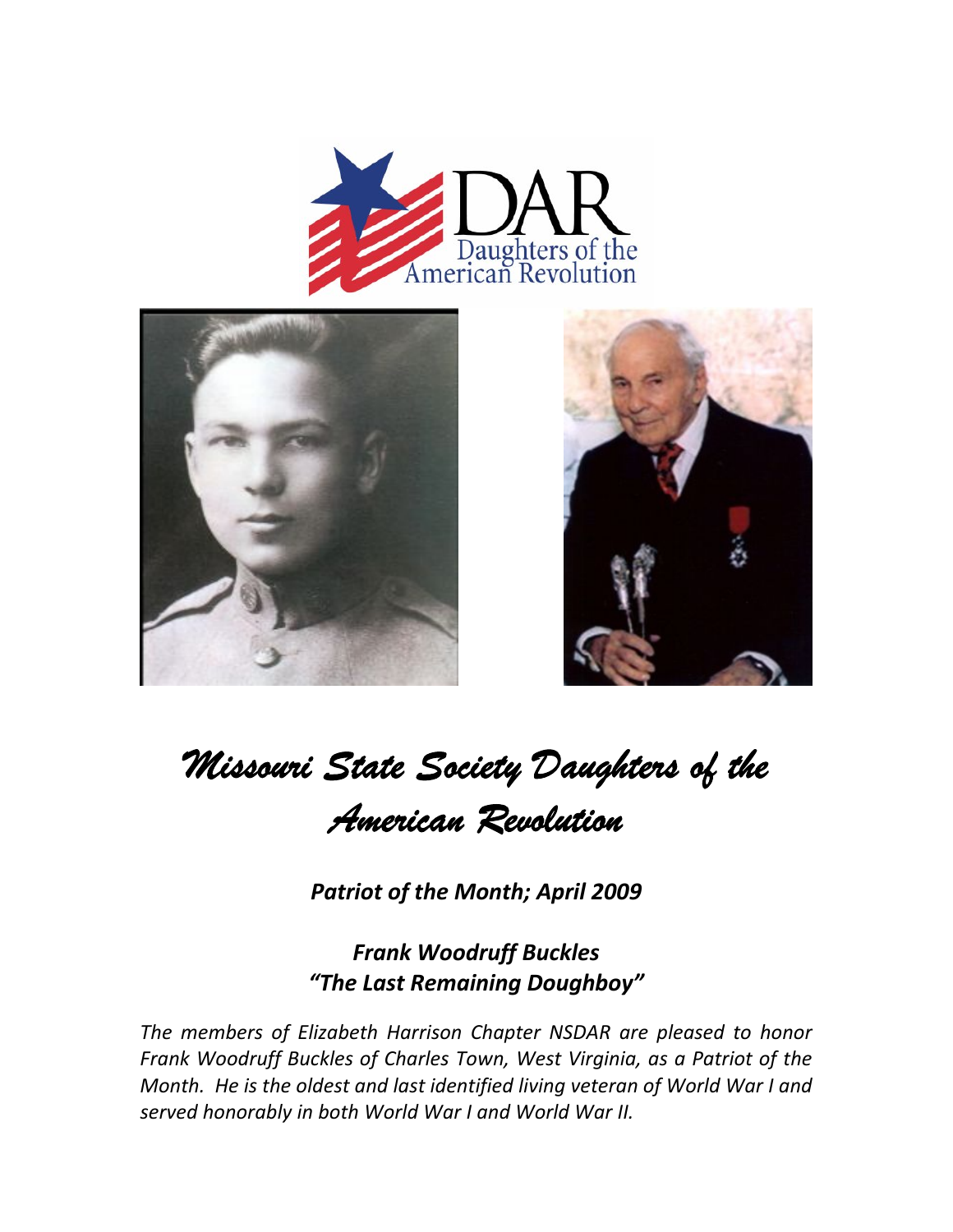*Mr. Buckles was born and reared in Bethany, Harrison County, Missouri. He entered the U.S. Army at the beginning of America's involvement in World War I in April of 1917. Only sixteen years old, he was asked by his recruiter to show a birth certificate. Later he said of that event, "When I was born in Missouri, they didn't [issue] birth certificates, and the only record we kept was in the family Bible, and I told them I wasn't going to bring that down here, so…they took me."*

*Before being accepted into the Army, he was turned down by the Marine Corps due to his slight weight. In 1917, Buckles was sent to Europe on the RMS Carpathia, the same ship that had rescued survivors of the Titanic sinking in 1912. During the war he served in England and France, driving ambulances and motorcycles for the Army's 102 Man, 1st Fort Riley Casual Detachment. After the Armistice in 1918, Mr. Buckles escorted prisoners of war back to Germany. Frank Woodruff Buckles was the recipient of the World War I Victory Medal, the Army of Occupation of Germany Medal and France's highest honor, presented by French President Jacques Chirac, the French Legion of Honor Medal.*

*Following his discharge in 1919, he attended the dedication of the National World War I Museum in Kansas City, Missouri, in honor of those Americans who died in World War I. While there, he met General John Joseph "Black Jack" Pershing, commander of all U. S. forces in France during the war. Mr. Buckles lived in Germany from 1936 to 1938. While there, he met Adolph Hitler.*

*In the 1920's Mr. Buckles worked for the White Star Line in Canada (the company that had operated the Titanic). During World War II, he worked as a civilian for an American shipping company in the Philippine Islands. He was captured by the Japanese in 1942 and spent the next three years in the Los Banos prison camp. He was rescued on February 23, 1945.*

*In 1953, Mr. Buckles married Audrey Mayo and purchased a 330 acre farm in West Virginia. He and Audrey had one daughter. His wife died in 1999. When asked about the secret of his long life, Buckles replied, "Hope." He chuckled, "When you start to die…don't."*

*The U. S. Library of Congress included Mr. Buckles in its Veterans History Project and has audio, video and pictorial information on his experiences in*